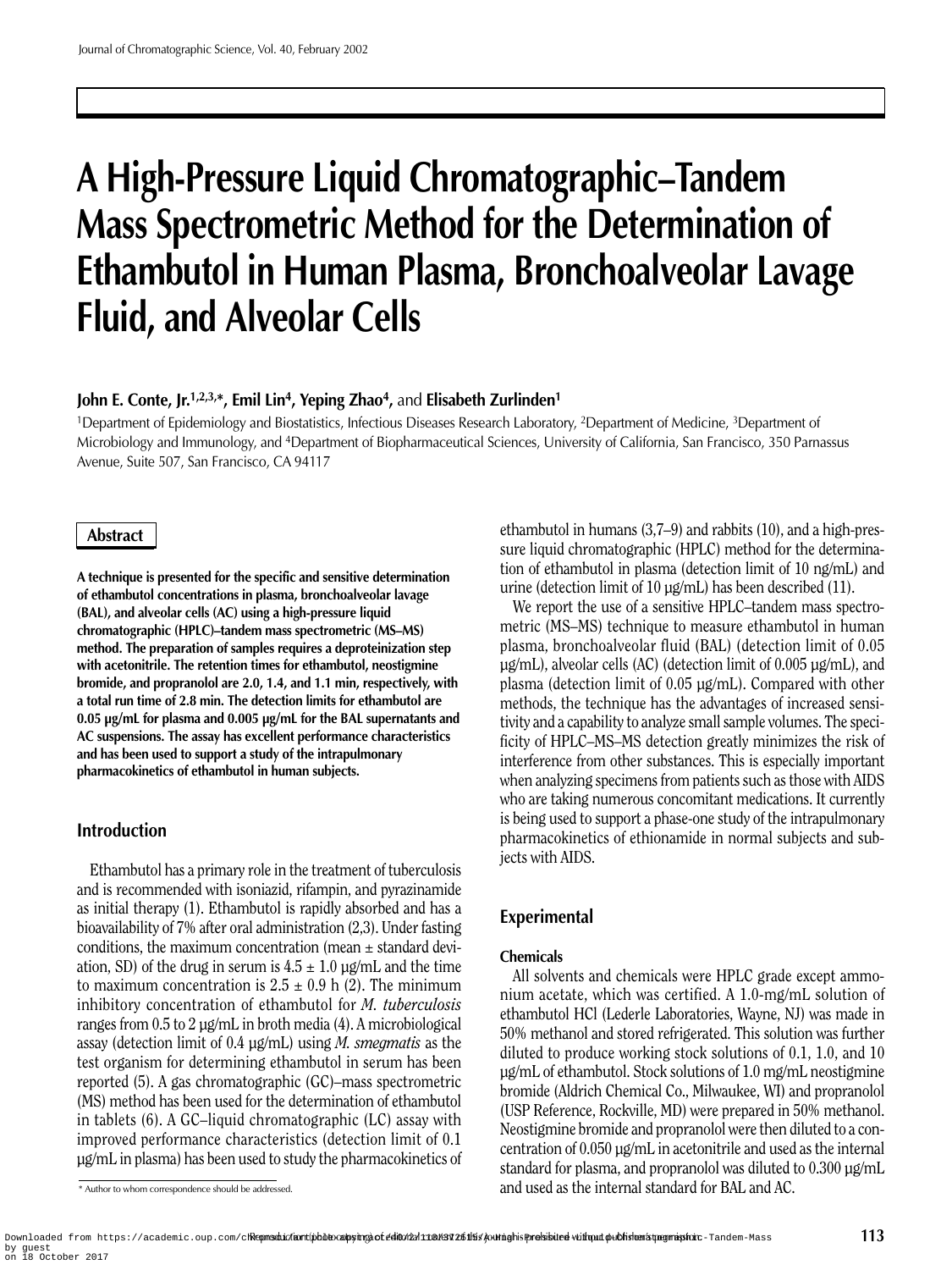#### **Instrumental**

#### *Chromatography*

The mobile phase (containing 80% acetonitrile, 4mM ammonium acetate, and 0.10% trifluoroacetic acid) was run through a hypersil silica column (50- $\times$  4.6-mm i.d., 5-µm particle size) at a





flow rate of 0.8 mL/min using a Shimadzu (Columbia, MD) LC-10 AD pump. Extracts from samples were injected onto the system with a Waters (Milford, MA) Intelligent Sample Processor 717 Plus. The retention times for ethambutol, neostigmine, and propranolol were 2.0, 1.4, and 1.1 min, respectively, with a total run time of 2.8 min.

## *MS*

We used two different MS systems during the development and validation of this assay to explore different types of MS equipment. Neostigmine bromide was the internal standard used for the plasma and BAL that were assayed on the PE Sciex API III (PerkinElmer, Foster City, CA), whereas propranolol was used as the internal standard for the assays in plasma, BAL, and ACs performed on the Micromass (Manchester, U.K.) Quattro LC. Peak detection and area determinations for some plasma and BAL were





Downloaded fr**im A**ntps://academic.oup.com/chromsci/article-abstract/40/2/113/372515/A-High-Pressure-Liquid-Chromatographic-Tandem-Mass by guest on 18 October 2017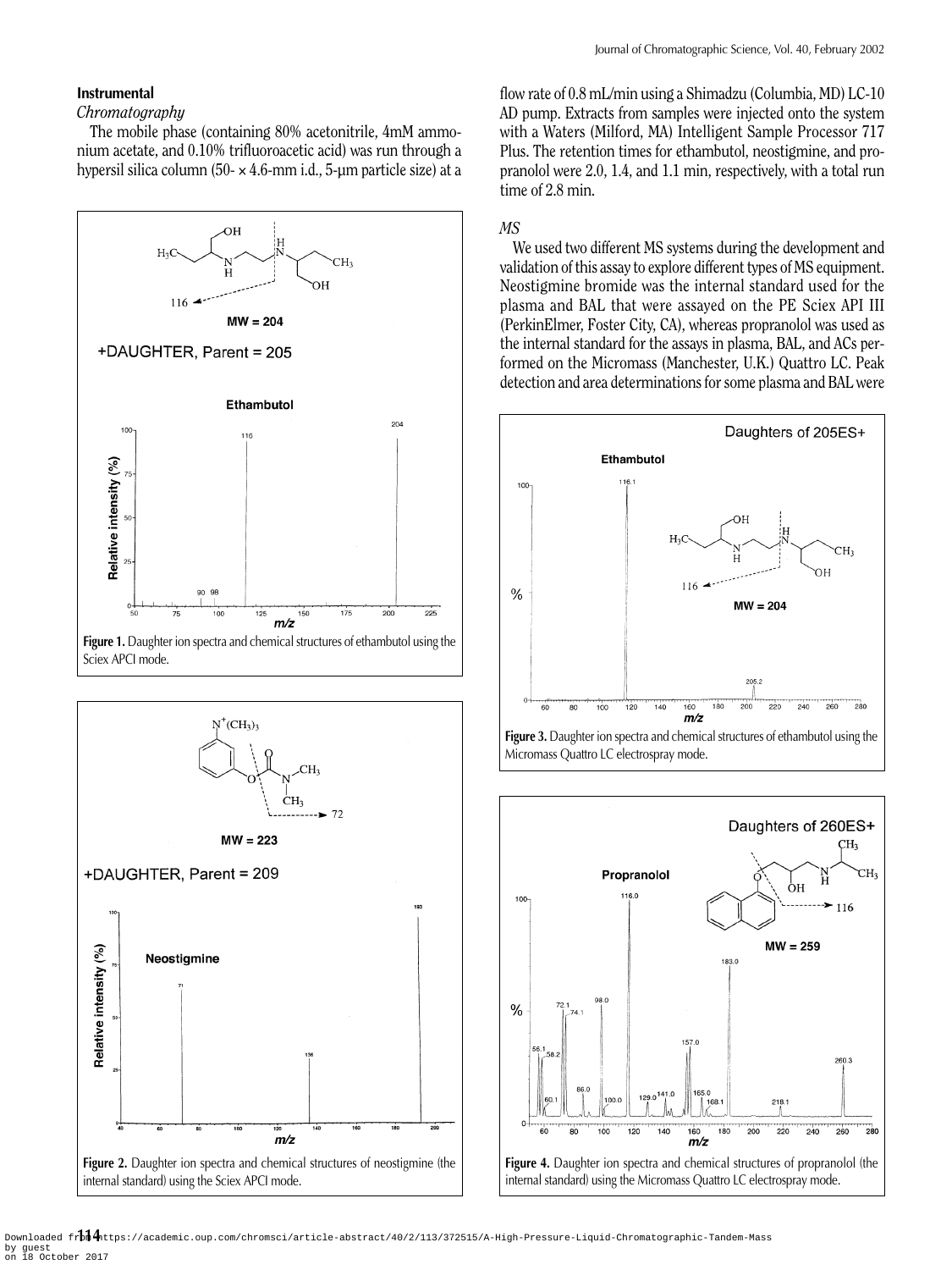## carried out with a PE Sciex API III.

The MS used the following settings and conditions. The multiple reaction monitor scanning mode was set at *m/z* 205–116 for ethambutol and *m/z* 209–71 for neostigmine (Figures 1 and 2). Atmospheric pressure chemical ionization (APCI)–positive ionization was used. The sample inlet used a heated nebulizer at 450 $^{\circ}$ C. The discharge current was +3  $\mu$ A. The gas curtain flow was 1.2 L/min ( $N_2$  = 99.999%). The nebulizer pressure was 551.4 kPa. The collision gas consisted of a 9.99% nitrogen–90.01% argon mixture (set at  $250 \times 10^{12}$  molecules/cm<sup>2</sup>). Peak detection for the ACs and some plasma and BAL specimens was carried out on a Micromass Quattro LC. For these specimens the reaction channel was *m/z* 205.35–116.10 for ethambutol and *m/z* 260.18–115.95





and (B) ethambutol. The ethambutol concentration was 0.734 µg/mL.

for propranolol (Figures 3 and 4). Electrospray–positive ionization with a flow rate of 0.2 mL (5-to-1 split ratio of 1.0 mL/min) to the Micromass system was used. The sample inlet used a heated nebulizer. The sample cone was set to 25 V for ethambutol and 35 V for propranolol. The energy collision was set to 15.0 eV for both ethambutol and propranolol. A Macintosh Quadra 800 computer (Apple Computers, Cupertino, CA) was used for peak integration and analysis.

# **Sample preparation**

## *Standard curves*

Plasma standard curves were prepared by adding appropriate volumes of ethambutol working stock solutions into 0.2 mL of blank plasma to yield the concentrations of 0.05, 0.10, 0.20, 0.40, 0.80, 1.2, 1.6, and 2.4 µg/mL of ethambutol. The standards for BAL supernatants were spiked to yield concentrations of 0.005, 0.010, 0.020, 0.040, 0.080, 0.160, 0.320, and 0.640 µg/mL of ethambutol. The AC suspension standards were spiked to yield concentrations of 0.005, 0.010, 0.020, 0.040, 0.100, 0.400, 0.800, 1.600, and 2.000 µg/mL ethambutol. Standard curves were constructed by plotting a 1/y weighted least-squares linear regression of ethambutol to the internal standard peak-area ratios versus the spiked concentration of ethambutol.

# *Preparation of plasma standards and samples*

In order to ensure consistency of recovery, 200 µL of acetonitrile containing 0.050 µg/mL neostigmine or propranolol as the internal standard was added to 0.2 mL plasma standards and samples. After vortexing, an additional 0.2 mL of the internal standard solution was added. After vortexing and then centrifuging for 5 min at  $1800 \times g$ , the solvent phase was transferred to a 400- $\mu$ L microfuge tube, and 2.0 µL were injected onto the HPLC system.

# *Preparation of BAL supernatants and AC pellet standards and samples*

A cell count and differential was performed on the BAL lavage fluid, then a 30-mL aliquot was centrifuged at  $400 \times g$  for 5 min and the supernatant immediately separated from the cells. BAL supernatant standards and samples were prepared by adding 0.5 mL of the internal standard solution (0.015 µg/mL neostigmine or 0.150 µg/mL propranolol) to 0.25 mL of the sample, vortexing, and then centrifuging for 5 min at  $1800 \times g$ . The solvent phase was transferred to a 400-µL microfuge tube, and 2.0 µL were injected onto the HPLC system.

ACs were resuspended volumetrically in deionized water and sonicated for 2 min on a Fisher 550 dismembrator (Fisher Scientific, Santa Clara, CA) to lyse the cells. A 250-µL volume of the internal standard (0.300 µg/mL propranolol) was added to 250 µL of an AC cell suspension and vortexed. A 250-µL volume of acetonitrile was added and mixed by vortexing. Following centrifugation for 5 min at  $1800 \times g$ , 2 µL of the solvent phase was injected onto the HPLC system.

# *Preparation of controls for method validation*

Two sets of stock solutions were prepared; one was used for spiking standards and the other for spiking controls. Measured amounts of plasma were spiked at 0.15, 0.4, 0.8, and 1.4 µg/mL; aliquoted; and frozen at –70°C for stability studies. Aliquots were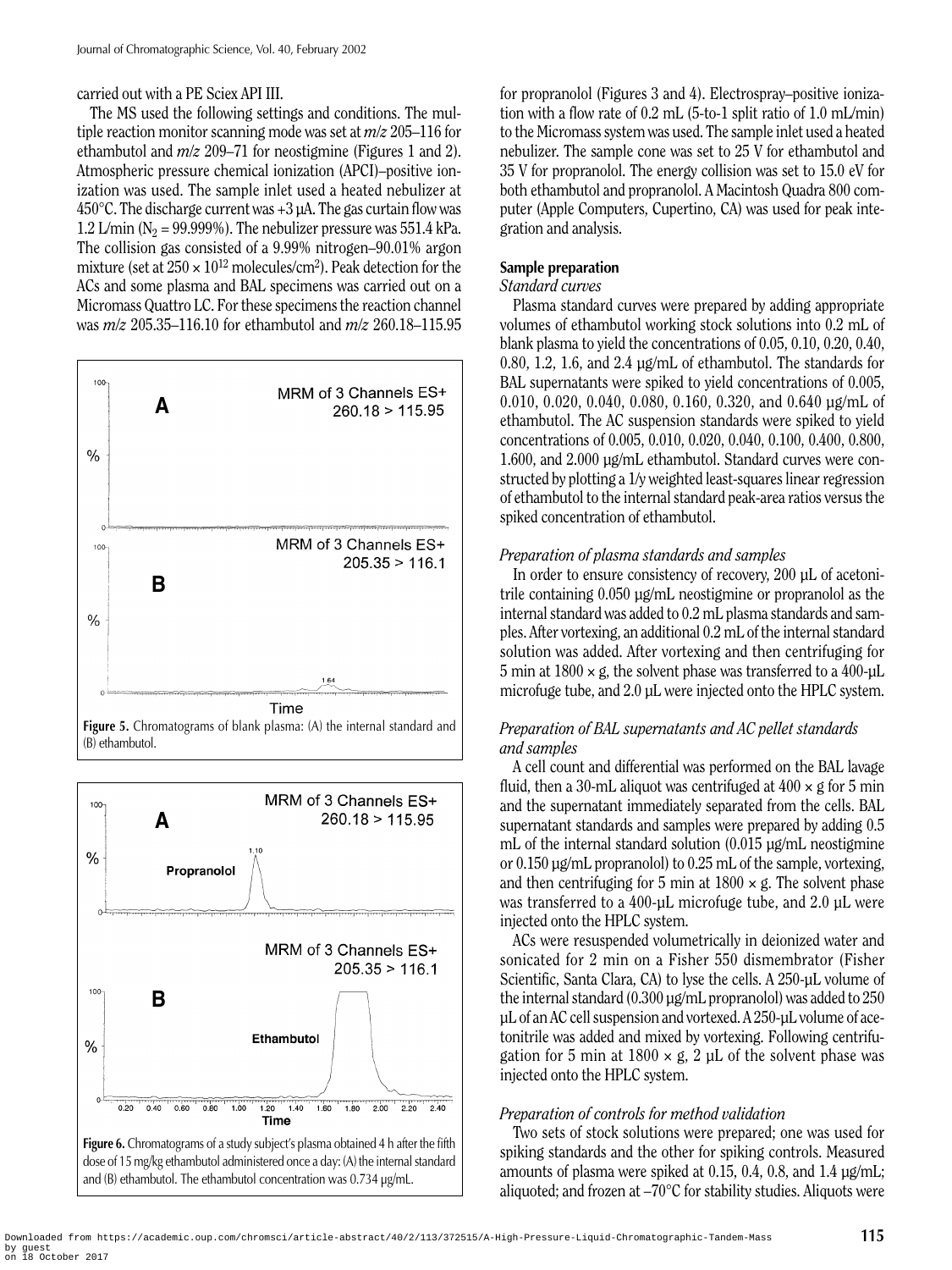analyzed in duplicate weekly over a period of six weeks. In order to assess interday reproducibility, standard curves with controls spiked at concentrations of 0.1, 0.3, 1.2, and 2.4 µg/mL were analyzed on five different days. Intraday reproducibility was assessed by analyzing six preparations of each of the four concentrations on the same day. The validation for BAL supernatants was carried out in the same time frames as for plasma, with controls spiked at concentrations of 0.015, 0.04, 0.16, and 0.24 µg/mL. The validation for ACs was performed at concentrations of 0.010, 0.40, and  $1.60 \mu$ g/mL.

#### **Statistics**

The statistical analysis was performed using the PROPHET Computer Resource  $(12)$ . Linearity  $(r^2)$ , precision (coefficient of variation, CV), recovery (relation of test result to the true concen-



**Figure 7.** Chromatograms of blank BAL supernatant: (A) the internal standard and (B) ethambutol.



tration) (13), and percentage accuracy (14) were calculated. The detection limit was defined as the lowest point of the standard curve. Drug concentrations in epithelial lining fluid (ELF) were calculated using the urea diffusion method, and AC concentrations were calculated using cell counts in alveolar fluid as we have previously reported (15–17).

# **Results and Discussion**

#### **Linearity, assay precision, recovery, and accuracy assessments**

HPLC–MS–MS chromatograms of ethambutol and the internal standard in plasma, BAL supernatant, and AC suspension are shown in Figures 5–10. The detection limits for ethambutol were 0.05 µg/mL for plasma and 0.005 µg/mL for the BAL supernatants



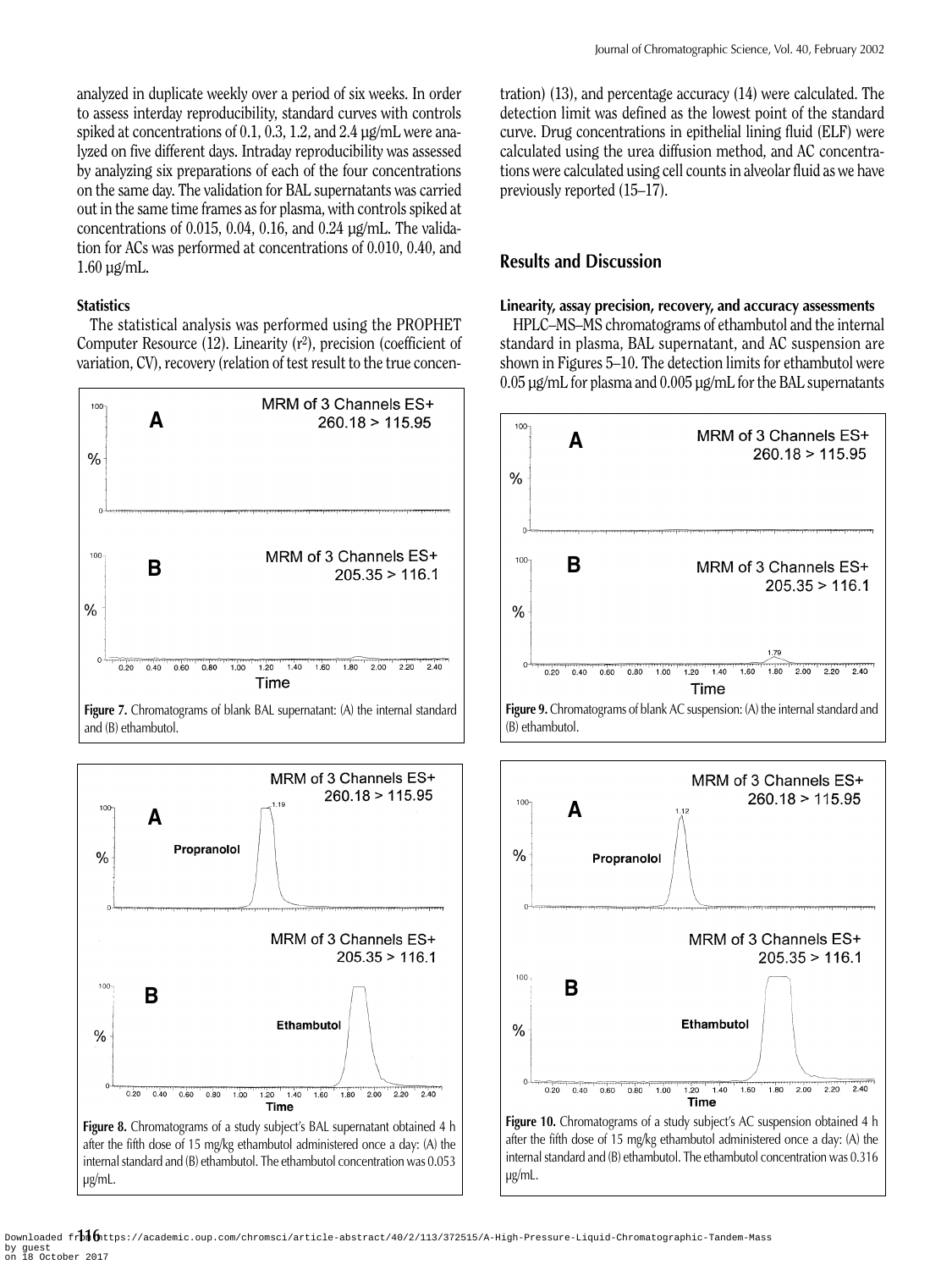and AC suspensions. The detection limit referred to the lowest point of the standard curve and was at least five times the noise level. The mean  $\pm$  SD of the r<sup>2</sup> from 24 standard curves (8 in plasma, 8 in BAL, and 8 in ACs) was  $0.9941 \pm 0.0060$ . Results for the assay precision, recovery, and accuracy assessments in the plasma, BAL, and AC suspensions are summarized in Tables I–III.

# **CV**

The mean  $(\pm SD)$  CVs and the ranges of the assay for intraday and interday determinations together for plasma, BAL supernatants, and ACs were  $7.81\% \pm 2.02\%$  (ranging from 3.9% to 10.14%), 6.46%  $\pm$  3.69% (ranging from 1.42% to 11.42%), and

| Table I. Assay Precision, Recovery, and Accuracy for<br><b>Ethambutol Determination in Plasma</b> |                                                              |       |                     |                                 |  |
|---------------------------------------------------------------------------------------------------|--------------------------------------------------------------|-------|---------------------|---------------------------------|--|
| Spiked<br>concentration<br>$(\mu g/mL)$                                                           | Measured<br>concentration<br>$(mean \pm SD)$<br>$(\mu g/mL)$ | CV(%) | Recovery*<br>$($ %) | Accuracy <sup>+</sup><br>$($ %) |  |
| Intraday <sup>‡</sup> $(n = 6)$                                                                   |                                                              |       |                     |                                 |  |
| 2.4                                                                                               | $2.24 \pm 0.227$                                             | 10.1  | 93.33               | $-6.67$                         |  |
| 1.2                                                                                               | $1.30 \pm 0.111$                                             | 8.6   | 108.33              | 8.33                            |  |
| 0.3                                                                                               | $0.32 \pm 0.012$                                             | 6.1   | 106.67              | 6.67                            |  |
| 0.1                                                                                               | $0.12 \pm 0.011$                                             | 9.2   | 119.00              | 19.00                           |  |
| Interday <sup>§</sup> ( <i>n</i> = 10)                                                            |                                                              |       |                     |                                 |  |
| 2.4                                                                                               | $2.35 \pm 0.168$                                             | 7.2   | 97.92               | $-2.08$                         |  |
| 1.2                                                                                               | $1.26 \pm 0.114$                                             | 9.1   | 105.00              | 5.00                            |  |
| 0.3                                                                                               | $0.33 \pm 0.013$                                             | 3.9   | 110.00              | 10.00                           |  |
| 0.1                                                                                               | $0.107 \pm 0.009$                                            | 8.3   | 107.00              | 7.00                            |  |
| $*$ Monsured/spiked $\times$ 100%                                                                 |                                                              |       |                     |                                 |  |

\* Measured/spiked × 100%.

† (Measured – spiked)/spiked × 100%. ‡ Six separately spiked samples at each of four concentrations.

§ Plasma spiked at four concentrations and analyzed in duplicate on five different days.

## **Table II. Assay Precision, Recovery, and Accuracy for Ethambutol Determination in BAL Supernatant**

| Intraday <sup>‡</sup> $(n = 6)$<br>0.240<br>103.33<br>$0.248 \pm 0.004$<br>1.4<br>3.33<br>0.160<br>106.88 | Measured<br>concentration<br>$(mean \pm SD)$<br>Recovery*<br>$(\mu g/mL)$<br>CV(%)<br>$($ %) | Accuracy <sup>+</sup><br>(%) |
|-----------------------------------------------------------------------------------------------------------|----------------------------------------------------------------------------------------------|------------------------------|
|                                                                                                           |                                                                                              |                              |
|                                                                                                           |                                                                                              |                              |
|                                                                                                           | $0.171 + 0.004$<br>2.2                                                                       | 6.88                         |
| 6.2<br>0.040<br>100.00<br>$0.040 \pm 0.002$<br>0.00                                                       |                                                                                              |                              |
| 0.015<br>$0.012 \pm 0.001$<br>4.4<br>80.00<br>$-20.0$                                                     |                                                                                              |                              |
| Interday <sup>§</sup> ( <i>n</i> = 12)                                                                    |                                                                                              |                              |
| 0.240<br>$0.238 \pm 0.023$<br>9.9<br>99.17<br>$-0.83$                                                     |                                                                                              |                              |
| 0.160<br>103.13<br>3.13<br>$0.165 \pm 0.011$<br>6.4                                                       |                                                                                              |                              |
| 0.040<br>$0.038 \pm 0.004$<br>11.4<br>95.00<br>$-5.0$                                                     |                                                                                              |                              |
| 0.015<br>$0.012 \pm 0.001$<br>9.8<br>80.00<br>$-20.0$                                                     |                                                                                              |                              |

\* Measured/spiked × 100%.

‡ Six separately spiked samples at each of four concentrations.

§ Plasma spiked at four concentrations and analyzed in duplicate on six different days.

 $12.67\% \pm 4.59\%$  (ranging from 6.0% to 20.0%), respectively (Tables I–III).

The mean  $(\pm SD)$  recoveries and the ranges of the assays for intraday and interday determinations together in plasma, BAL supernatants, and ACs were  $105.91\% \pm 7.73\%$  (ranging from 93.3% to 119.0%), 95.94%  $\pm$  10.43% (ranging from 80.0% to 106.88%), and 105.48%  $\pm$  3.60% (ranging from 100.00% to 110.00%), respectively (Tables I–III). The accuracy ranges for all of the determinations in plasma, BAL supernatants, and ACs were –6.67% to 19.0%, –20.0% to 6.88%, and 0.0% to 10.0%, respectively (Tables I–III).

# **Stability**

The results of repeated determinations of ethambutol in spiked plasma, BAL supernatants, and ACs stored at –70°C revealed no significant degradation of the drug. These determinations were performed over a period of 4 mo for plasma, 7 weeks for BAL

| Table III. Assay Precision, Recovery, and Accuracy for<br><b>Ethambutol Determination in Alveolar Cells</b> |                                                              |       |                     |                              |  |
|-------------------------------------------------------------------------------------------------------------|--------------------------------------------------------------|-------|---------------------|------------------------------|--|
| <b>Spiked</b><br>concentration<br>$(\mu g/mL)$                                                              | Measured<br>concentration<br>$(mean \pm SD)$<br>$(\mu g/mL)$ | CV(%) | Recovery*<br>$($ %) | Accuracy <sup>†</sup><br>(%) |  |
| Intraday <sup>‡</sup> $(n = 6)$                                                                             |                                                              |       |                     |                              |  |
| 1.600                                                                                                       | $1.643 \pm 0.099$                                            | 6.0   | 102.69              | 2.69                         |  |
| 0.400                                                                                                       | $0.423 \pm 0.053$                                            | 12.6  | 105.75              | 5.75                         |  |
| 0.010                                                                                                       | $0.010 \pm 0.001$                                            | 14.5  | 100.00              | 0.00                         |  |
| Interday <sup>§</sup> ( <i>n</i> = 10)                                                                      |                                                              |       |                     |                              |  |
| 1.600                                                                                                       | $1.707 \pm 0.207$                                            | 12.1  | 106.69              | 6.69                         |  |
| 0.400                                                                                                       | $0.431 \pm 0.047$                                            | 10.8  | 107.75              | 7.75                         |  |
| 0.010                                                                                                       | $0.011 \pm 0.002$                                            | 20.0  | 110.00              | 10.00                        |  |

Measured/spiked × 100%.

† (Measure – spiked)/spiked × 100%.

‡ Six separately spiked samples at each of three concentrations.

§ Plasma spiked at three concentrations and analyzed in duplicate on five different days.

# **Table IV. Ethambutol Concentrations\* in Plasma, ELF, and AC in Five Adult Volunteer Subjects**

| <b>Sample</b>                           | <b>Subject</b><br>#1 | Subject<br>#2 | Subject<br>#3 | <b>Subject</b><br>#4 | <b>Subject</b><br>#5 |  |
|-----------------------------------------|----------------------|---------------|---------------|----------------------|----------------------|--|
| Plasma                                  |                      |               |               |                      |                      |  |
| $(2)$ h after fifth dose <sup>+</sup> ) | 3.41                 | 1.79          | 1.15          | 1.75                 | 0.86                 |  |
| Plasma                                  |                      |               |               |                      |                      |  |
| (4 h after fifth dose)                  | 4.99                 | 1.15          | 2.11          | 1.90                 | 2.39                 |  |
| FI F‡<br>(4 h after fifth dose)         | 3.61                 | 1.14          | 3.05          | 1.80                 | 2.51                 |  |
| AC <sup>§</sup>                         |                      |               |               |                      |                      |  |
| (4 h after fifth dose)                  | 64.82                | 18.92         | 59.98         | 108.9                | 35.42                |  |
|                                         |                      |               |               |                      |                      |  |

\* All concentrations are given in micrograms per milliliter.

† A single oral daily dose of 15 mg/kg was given for 5 days.

‡ The amount of ELF collected in the BAL fluid was calculated from the urea

concentration in BAL and serum, as previously reported (15–17). § The concentration of ethambutol in ACs is given as micrograms per milliliter of

cell volume and was calculated as previously reported (15–17).

<sup>†</sup> (Measured – spiked)/spiked × 100%.